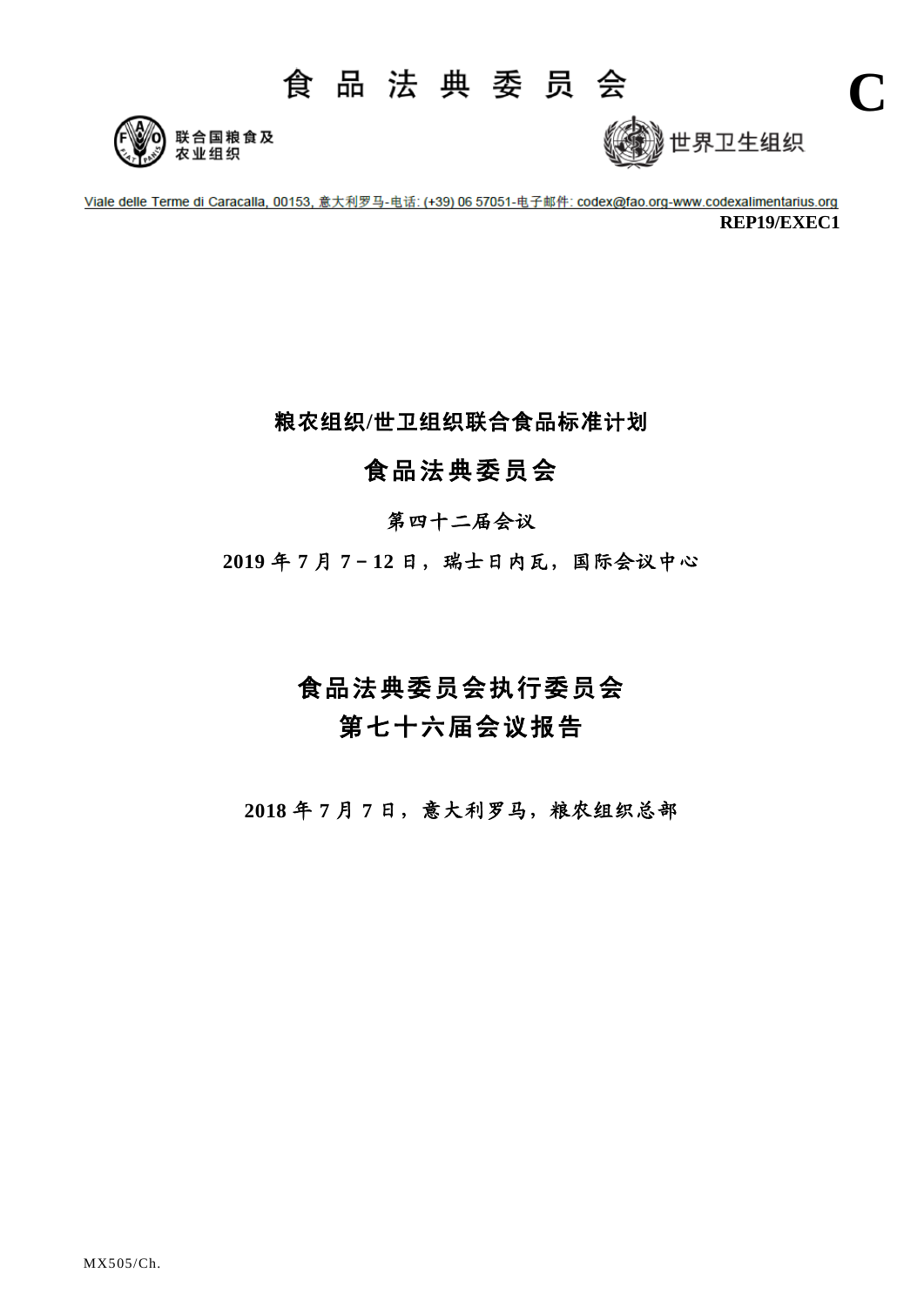# 目 录

|                                   | 第i页       |
|-----------------------------------|-----------|
|                                   | 段次        |
|                                   | $1 - 2$   |
|                                   | $3 - 4$   |
| 编写《2020-2025年食典委战略计划》:            |           |
|                                   | 5         |
| 编写《2020-2025年食典委战略计划》:            |           |
|                                   | $6 - 7$   |
| 《2017-2019年食典交流工作计划》:实施情况(议题3)    | 8         |
| 食典工作管理情况定期审查: 2017-2018年度报告 (议题4) | 9         |
| 食典工作管理情况定期审查:2018-2019 年度主题(议题 5) | 10        |
|                                   | 11        |
|                                   | $12 - 17$ |
| 推迟举行粮农组织/世卫组织各区域协调委员会会议           | 12        |
|                                   | 13        |
|                                   | 14        |
|                                   | 15        |
|                                   | 16        |
| 下届会议………………………………………………………………………   | 17        |

附 录

|  | 附录 II 《2020-2025 年食典委战略计划》编写工作的包容性和及时性问题 11 |  |
|--|---------------------------------------------|--|
|  |                                             |  |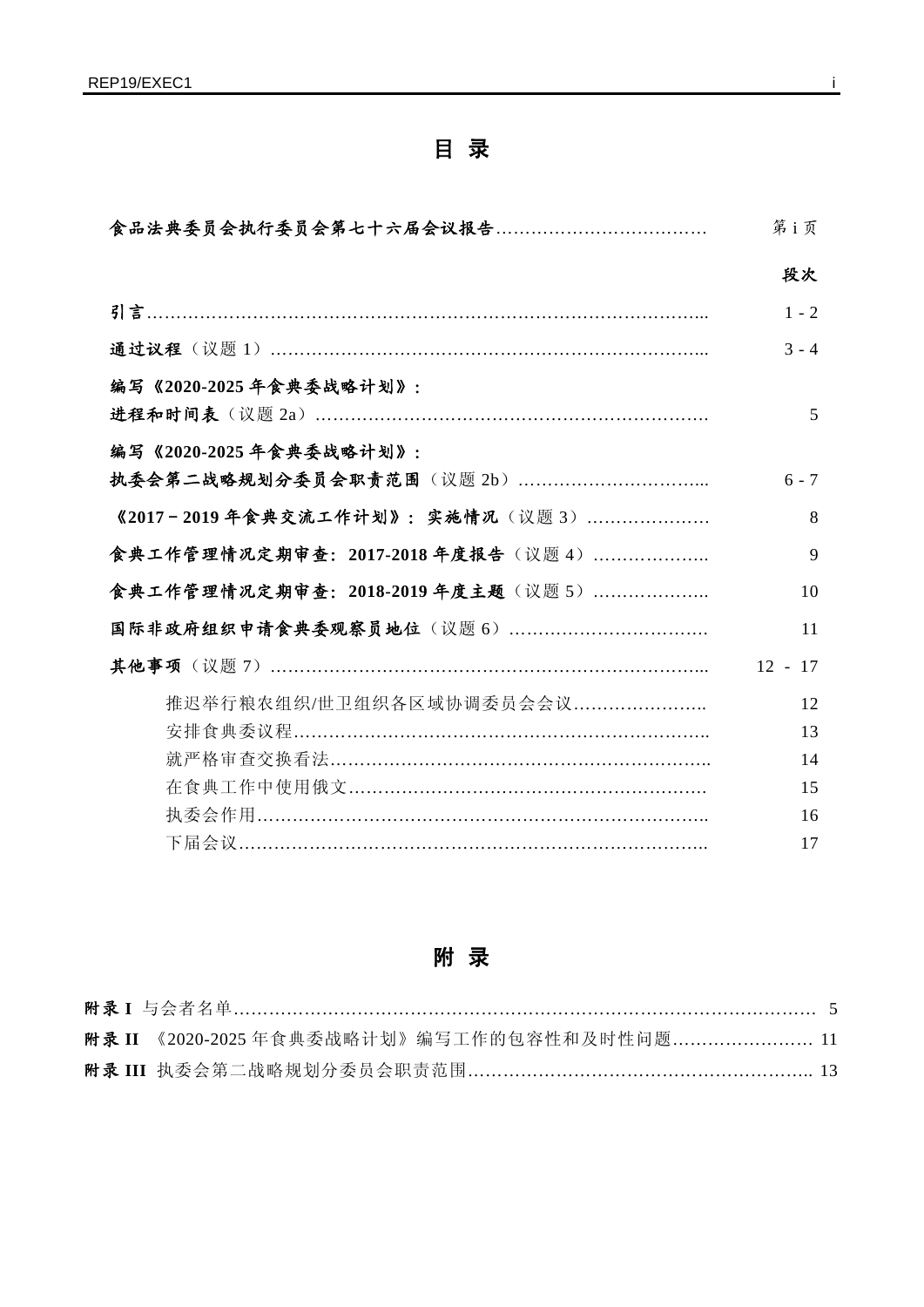## 引言

- 1. 食品法典委员会执行委员会第七十六届会议(第76届执委会)于2018年7月7日在意大利 罗马联合国粮食及农业组织(粮农组织)总部召开。与会者名单载于附录I。
- 2. 食典委主席Guilherme da Costa Junior先生(巴西)宣布会议开幕, 在场的还有食典委秘书 Tom Heilandt先生、粮农组织食品安全和质量科科长Renata Clarke女士和世界卫生组织 (世卫组织)食品安全和人畜共患疾病司协调员Angelika Tritscher女士。

### 通过议程(议题 **1**)

- 3. 第76届执委会通过了下列经修正的暂定议程:
	- I. 通过议程
	- II. 编写《2020-2025年食典委战略计划》
		- a) 进程和时间表(第2号会议厅文件)
		- b) 执委会第二战略规划分委员会职责范围(第1号会议厅文件)
	- III. 《2017-2019年食典交流工作计划》:实施情况(CX/EXEC 18/75/4)
	- IV. 食典工作管理情况定期审查:2017-2018年度报告(CX/CAC 18/41/13)
	- V. 食典工作管理情况定期审查:2018-2019年度主题(CX/EXEC 18/75/5)
	- VI. 国际非政府组织申请食典委观察员地位(CX/EXEC 18/75/7)
	- VII. 其它事项
- 4. 第76届执委会还商定在议题7"其它事项"下审议下列事项:
	- i. 推迟举行粮农组织/世卫组织各区域协调委员会会议(拉丁美洲及加勒比区域协调员 提议):
	- ii. 安排食典委议程(拉丁美洲及加勒比区域协调员提议);
	- iii. 就严格审查交换看法,包括主席意见和如何妥善落实主席意见(欧洲成员提议):
	- iv. 在食典工作中使用俄文(欧洲协调员提议);
	- v. 执委会作用(第3号会议厅文件)(主席提议);
	- vi. 下届会议。

### 编写《**2020-2025** 年食典委战略计划》(议题 **2**)

### 进程和时间表(议题 **2a**)**[1](#page-2-0)**

### 结 论

 $\overline{a}$ 

- 5. 第76届执委会:
	- i. 同意依据时间表(附录II)提交《战略计划》草案供食典委第四十二届会议批准的 意向;

<span id="page-2-0"></span><sup>1</sup> 《2020-2025 年食典委战略计划》编写工作的包容性和及时性问题(第 2 号会议厅文件)。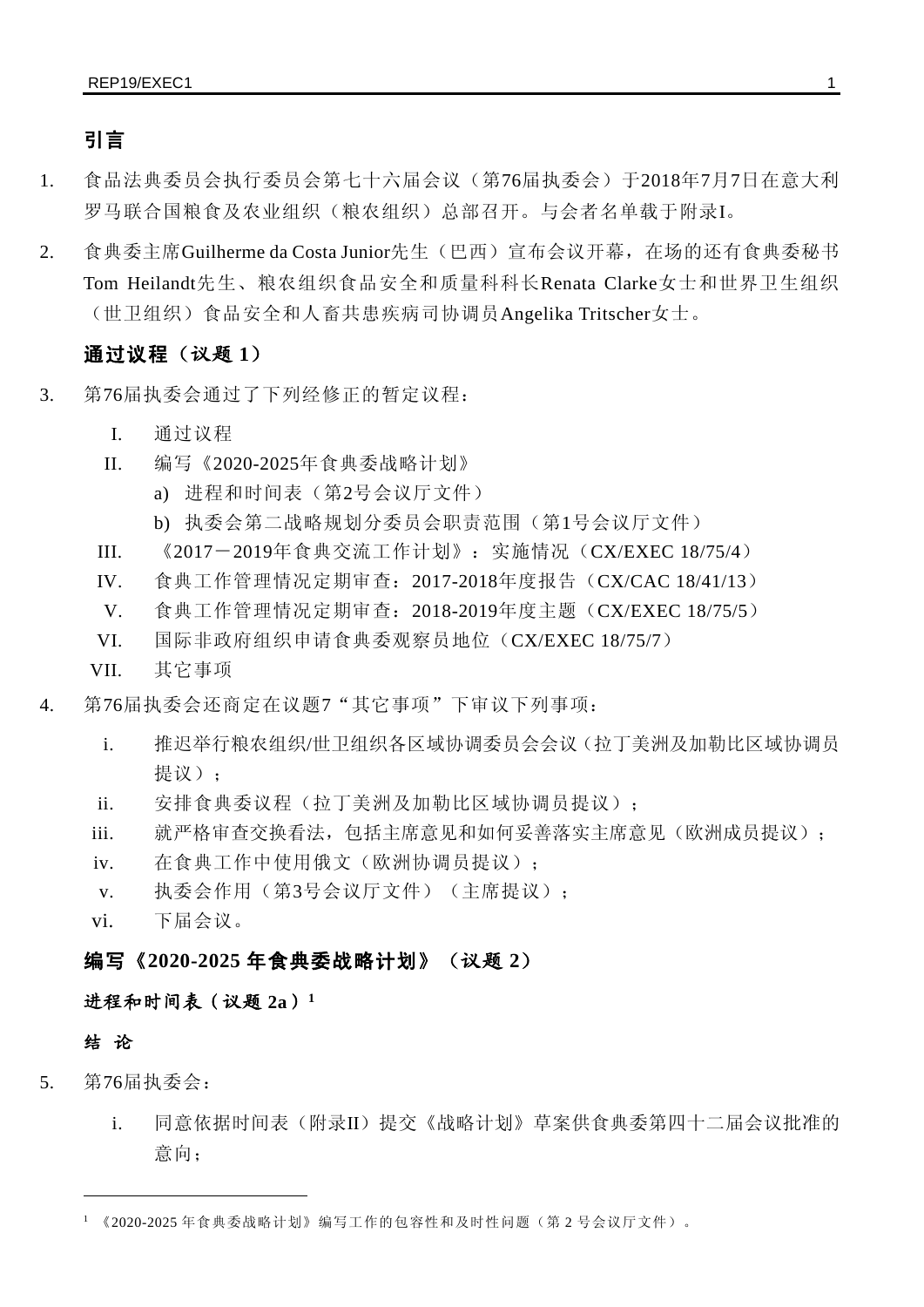- ii. 指出为此须从2018年8月到11月在各区域举行一轮实体会议;
- iii. 欢迎食典委秘书处提出给予协助,密切协同区域协调员和主持国为此类会议提供 便利和支持,同时善用既定的研讨会和其他相关活动;
- iv. 注意到可在其他委员会会议间隙做进一步审查,包括利用通用原则法典委员会 第三十一届会议间隙。

### 执委会第二战略规划分委员会职责范围(议题 **2b**)**[2](#page-3-0)**

### 结 论

- 6. 第76届执委会同意执委会第二战略规划分委员会职责范围(附录III)。
- 7. 第76届执委会同意保留《行动计划》活动2.3.3的现有措词,同时添加一条脚注,说明如何 参考《2014-2019年战略计划》考虑各种因素<sup>[3](#page-3-1)</sup>。

### 《**2017**-**2019** 年食典交流工作计划》:实施情况(议题 **3**)**[4](#page-3-2)**

### 结 论

- 8. 第76届执委会:
	- i. 认识到食典委秘书处开展的交流工作的重要性,建议继续按照2017-2019年工作 计划行事,争取提升食典工作对食品安全和公平食品贸易所涉所有行动方的重要性;
	- ii. 注意到此类活动有助于落实《战略计划》有关全球应用食典标准的目标,因此 必须获得充足资源。

### 食典工作管理情况定期审查:**2017-2018** 年度报告(议题 **4**)**[5](#page-3-3)**

#### 结 论

9. 第76届执委会注意到食典委第四十一届会议的结论(REP 18/CAC, 第109-121段), 要求 食典委秘书处编写一份文件,为第77届执委会进一步讨论《2017-2018年食典工作管理 情况定期审查》建议(ii)、(iii)和(iv)提供支持。

### 食典工作管理情况定期审查:**2018-2019** 年度主题(议题 **5**)**[6](#page-3-4)**

#### 结 论

 $\overline{a}$ 

- 10. 第76届执委会:
	- i. 注意到"执行委员会的严格审查职能"被选为2018-2019年食典工作管理情况定期 审查的主题,忆及执委会所作严格审查为食典委工作提供了便利;

<span id="page-3-3"></span><sup>5</sup> CX/CAC 18/41/13

<span id="page-3-0"></span><sup>2</sup> 执委会第二战略规划分委员会职责范围(第 1 号会议厅文件)

<span id="page-3-1"></span><sup>3</sup> 补充脚注的内容:"在食典标准制定过程中应依照《关于科学在食典决策过程中的作用和考虑其它因素的程度 的原则声明》考虑其他因素。"

<span id="page-3-2"></span><sup>4</sup> CX/EXEC 18/75/4

<span id="page-3-4"></span><sup>6</sup> CX/EXEC 18/75/5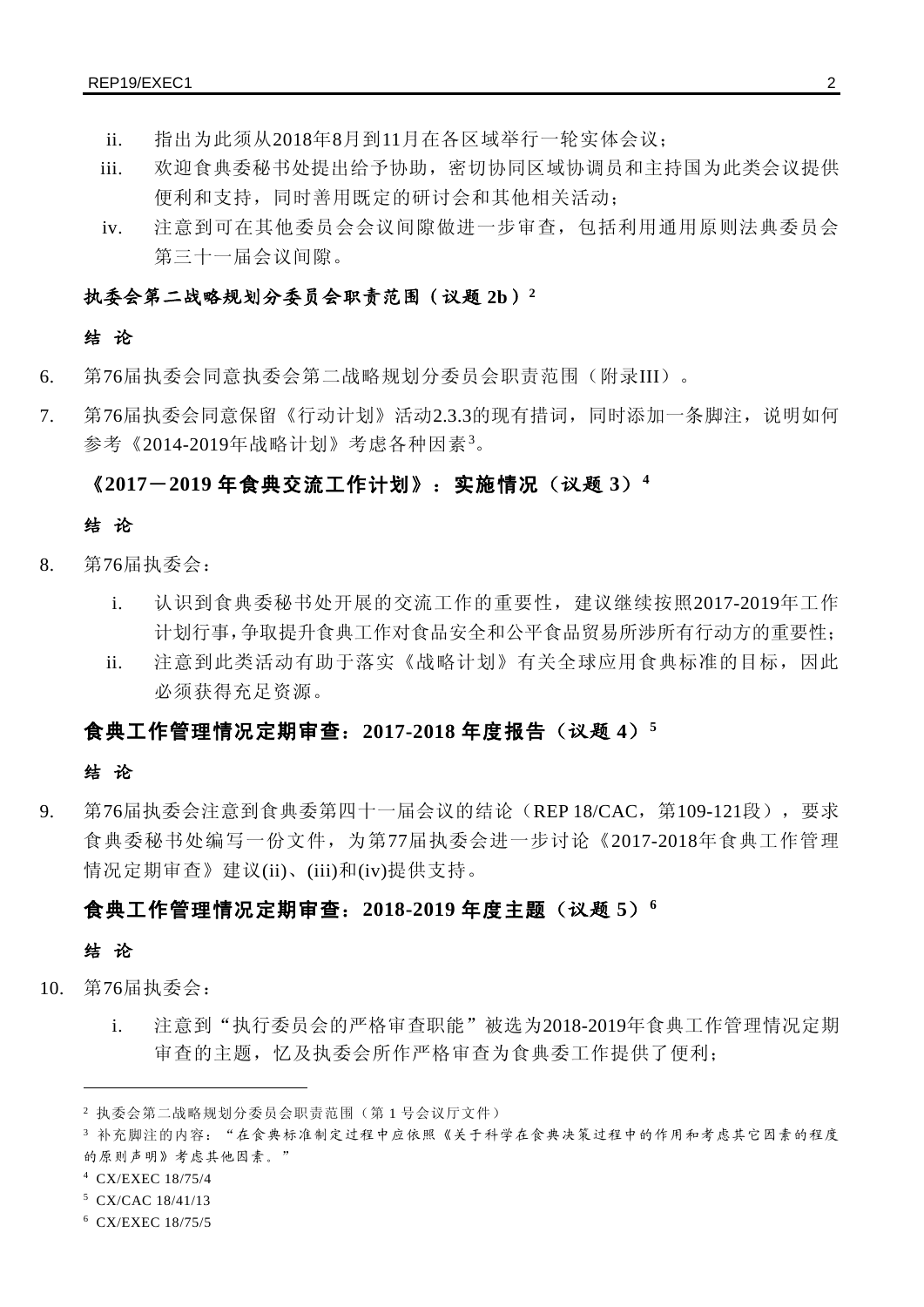- ii. 要求食典委秘书处在审查过程中考虑第[7](#page-4-0)6届执委会期间提出的意见<sup>7</sup>;
- iii. 在今后的执委会会议中,该议题也可加入对可能完善食典工作管理的其他举措的 实质性讨论。

### 国际非政府组织申请食典委观察员地位(议题 **6**)**[8](#page-4-1)**

### 结 论

- 11. 第76届执委会建议粮农组织总干事和世卫组织总干事:
	- i. 授予巴拿马乳品业联合会(Federación Panamerica de Lechería)和国际即食食品 协会 (International Ready-to-Use Foods Association) 观察员地位;
	- ii. 根据以下条件,授予欧洲茶叶及花草茶协会观察员地位,以避免双重代表: "在欧洲食品饮料协会代表参加的会议上,欧洲茶叶及花草茶协会只能作为欧洲 食品饮料协会代表团成员与会,不得以欧洲茶叶及花草茶协会的身份发言。欧洲 茶叶及花草茶协会只能就欧洲食品饮料协会未提交任何意见的问题提交书面意见。 欧洲茶叶及花草茶协会只能以观察员身份参加没有欧洲食品饮料协会代表参加的 食典委会议。"

### 其他事项(议题 **7**)

### 推迟举行粮农组织**/**世卫组织各区域协调委员会(区域协调委)会议

#### 结 论

- 12. 第76届执委会:
	- I. 对推迟举行各区域协调委会议表示关切,但认识到作出这一决定是遇到了挑战, 要求今后如有类似情况,应在作出任何此类决定之前向各区域协调员以及食典委 主席和副主席征求意见;
	- II. 注意到食典委秘书处对导致这一决定的困难所作说明及其承诺今后如有类似情况, 会与各区域协调员以及食典委主席和副主席事先磋商;
	- III. 注意到粮农组织代表所作声明,该声明承认各区域协调委发挥的核心作用,重申 推迟举行会议不应理解为削弱区域协调委工作在食典构架中的重要性,重申今后 应避免打乱会议安排。

### 安排食典委议程

### 结 论

 $\overline{a}$ 

13. 第76届执委会认识到有必要完善食品法典委员会会期时间管理从而确保会议议题得到充分 审议,同意食典委秘书处与食典委主席和副主席合作,敲定潜在的解决方案并就此向第77届 执委会提交报告,同时提前为执委会成员提供相关材料。

<span id="page-4-0"></span><sup>7</sup> 第 76 届执委会网站提供录音。

<span id="page-4-1"></span><sup>8</sup> CX/EXEC 18/75/7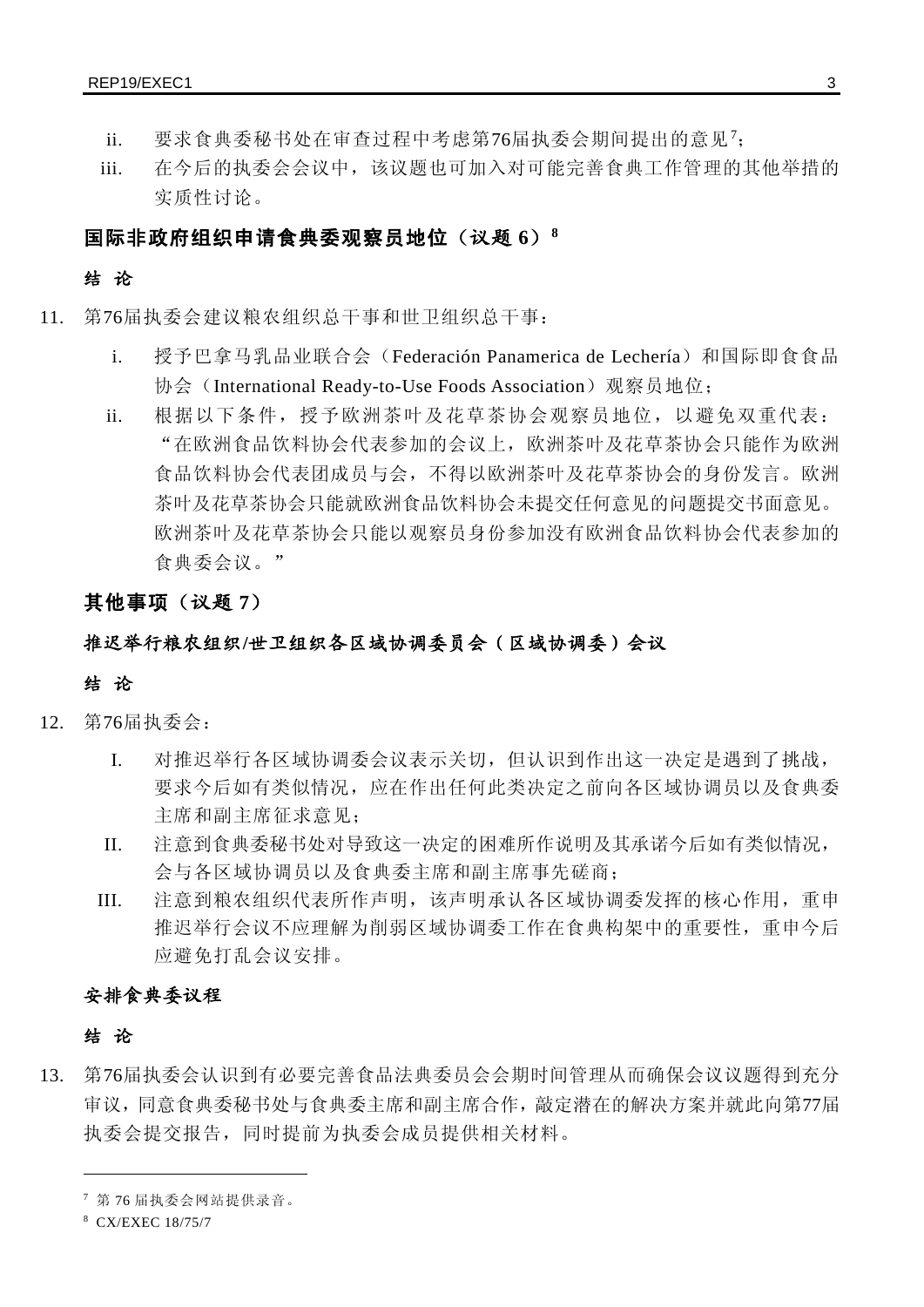就严格审查交换看法,包括主席意见和如何妥善落实主席意见

### 结 论

14. 执委会忆及已在议题5下审议了这些事项。

### 在食典工作中使用俄文

### 结 论

15. 第76届执委会注意到欧洲区域协调员就有必要在食典工作中更多使用俄文表达的关切。

### 执委会作用 **[9](#page-5-0)**

### 结 论

 $\overline{a}$ 

16. 第76届执委会商定审查第3号会议厅文件并在第77届执委会上进一步讨论此事。

### 下届会议

17. 执行委员会商定在瑞士日内瓦召开下届会议,随后立即召开食典委第四十二届会议,并由 食典委秘书处提前确认相关安排。

<span id="page-5-0"></span><sup>9</sup> 《执委会的作用》由食典委主席和副主席编写(第 75 届执委会第 3 号会议厅文件)。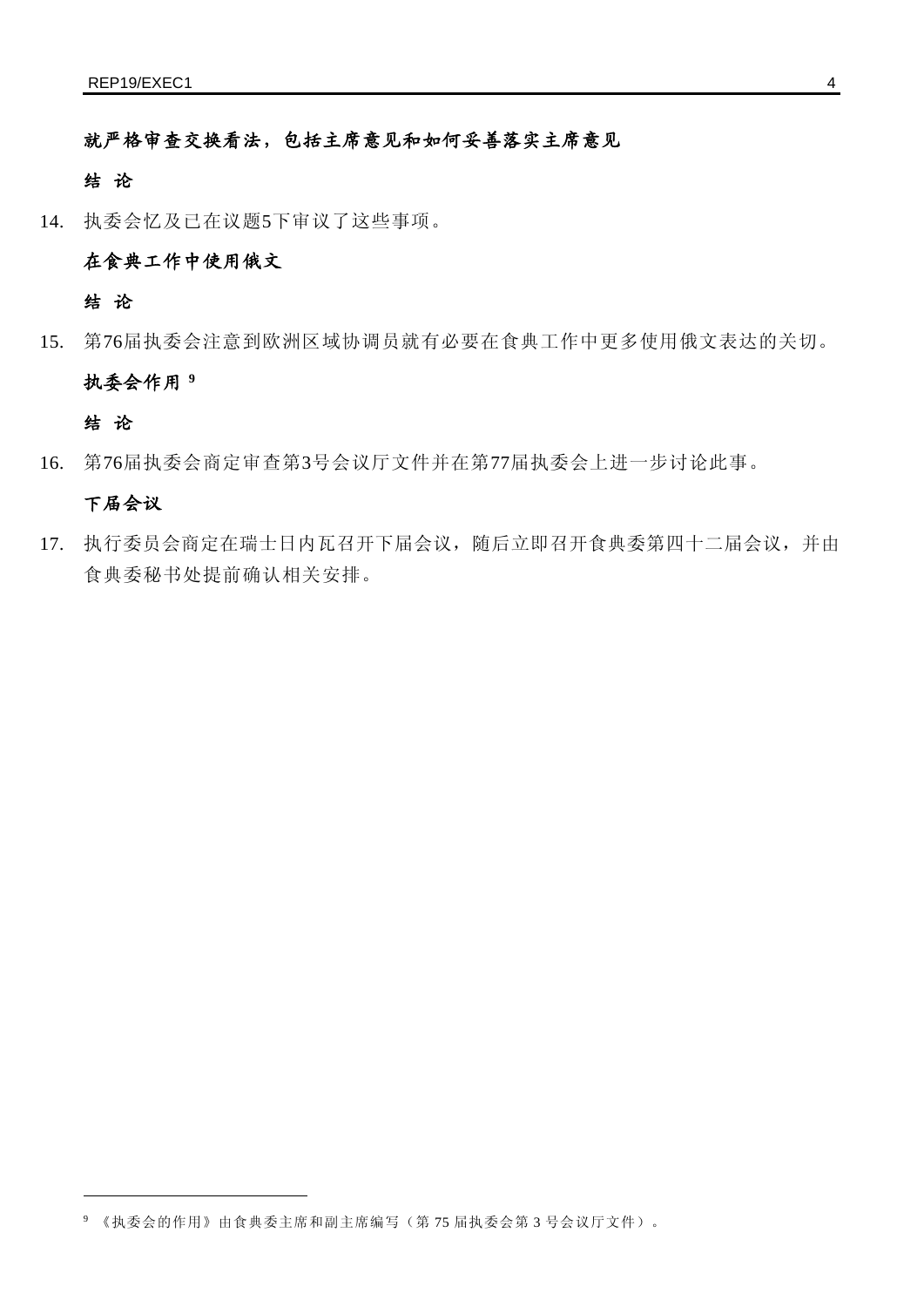主席 PRÉSIDENT PRESIDENTE

主席助理

Assistant du Président Asistente al Presidente

#### 副主席

VICE-PRÉSIDENTS VICEPRESIDENTES 与会者名单

LISTE DES PARTICIPANTS LISTA DE PARTICIPANTES

> Dr Guilherme Antonio Costa Junior Chair of the Codex Alimentarius Commission Secretariat of Agribusiness International Relations (SRI) Ministry of Agriculture, Livestock and Food Supply (MAPA) Esplanada dos Ministerios Bl.D Brasília Brazil Tel: +55 61 3218-3468 Email[: guilherme.costa@agricultura.gov.br](mailto:guilherme.costa@agricultura.gov.br)

Mr Rafael Guimaraes Requiao Secretaria de Relações Internacionais do Agronegócio Ministério da Agricultura, Pecuária e Abastecimento Brasília Brazil Tel: +55 (61) 3218 2510 Email[: rafael.requiao@agricultura.gov.br](mailto:rafael.requiao@agricultura.gov.br)

Prof Purwiyatno Hariyadi National Codex Committee of Indonesia Southeast Asian Food & Agricultural Science & Technology (SEAFAST) Center Bogor Agricultural University IPB Campus, Darmaga Bogor 16680 Indonesia Tel: (+62) 811110351 Email[: phariyadi@apps.ipb.ac.id](mailto:phariyadi@apps.ipb.ac.id)

Eng Mariam Eid Head of Agro-Industries Department Ministry of Agriculture Beirut Lebanon Tel: 009613567542 Email[: meid@agriculture.gov.lb](mailto:meid@agriculture.gov.lb)

Mr Steve Wearne Director of Policy and Science UK Food Standards Agency Clive House 70 Petty France London United Kingdom Tel: +44 7795 353580 Email[: steve.wearne@food.gov.uk](mailto:steve.wearne@food.gov.uk) 附录 **I**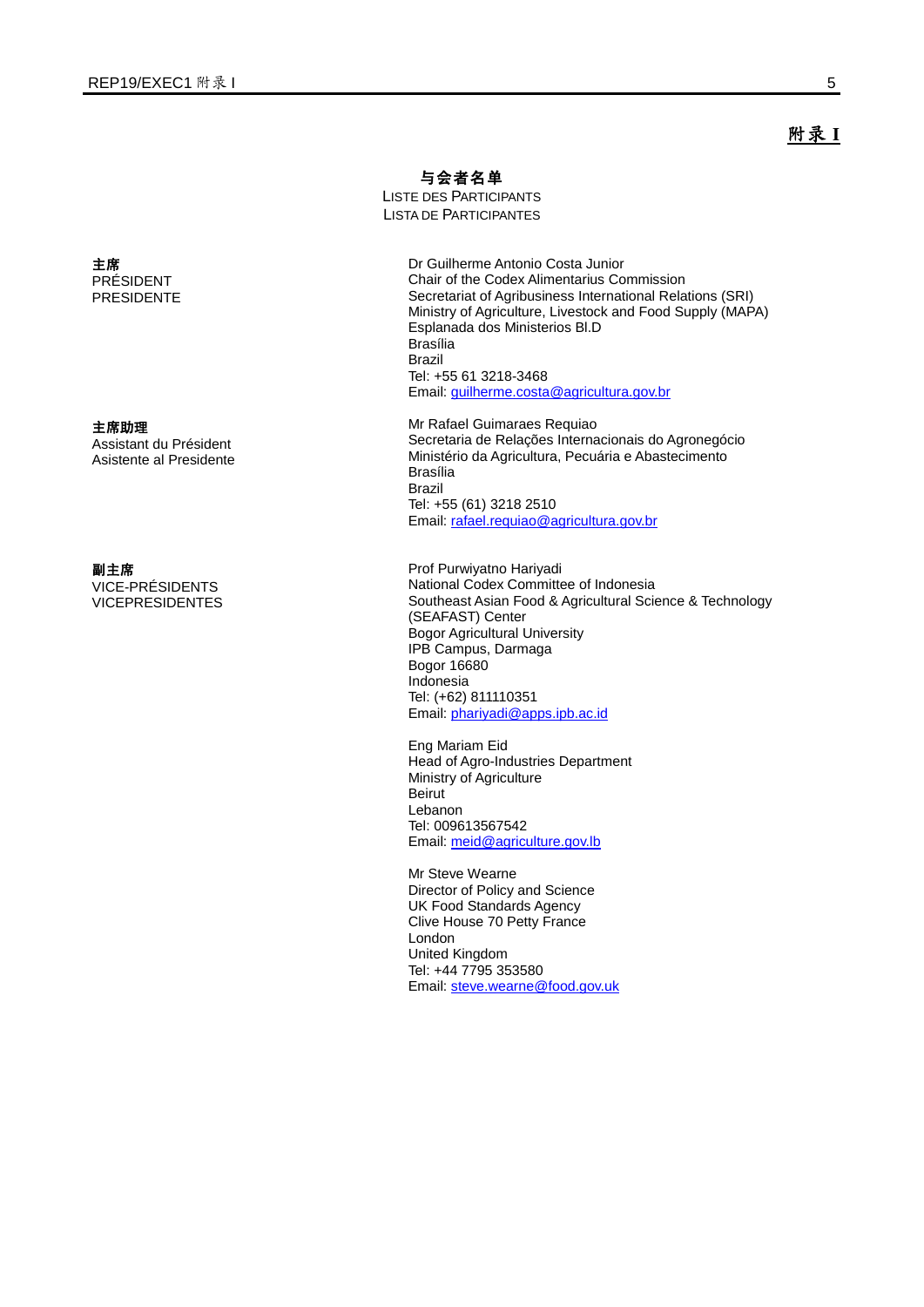#### **MEMBERS ELECTED ON A GEOGRAPHIC BASIS** MEMBRES ÉLUS SUR UNE BASE GÉOGRAPHIQUE MIEMBROS ELEGIDOS SOBRE UNA BASE GEOGRÁFICA

#### **AFRICA**

AFRIQUE ÁFRICA

Mr Charles Emeka Nwagbara Head, Codex Contact Point Nigeria Standards Organisation of Nigeria 52 Lome Crescent, Wuse Zone 7 Abuja **Nigeria** Tel: +2348072801989 Email: [charles\\_nwagbara@yahoo.com](mailto:charles_nwagbara@yahoo.com)

#### **Advisors to the Member for Africa**

Conseillers du Membre pour l'Afrique Asesores del Miembro para África

Prof Amadou Diouf Président du Comité national du Codex Alimentarius Centre Anti Poison Ministère de la Santé et de l'Action sociale Hôpital de Fann Dakar Senegal Tel: +221 77 644 98 23 Email: [amdiouf@me.com](mailto:amdiouf@me.com) ; [amadou.diouf@ucad.edu.sn](mailto:amadou.diouf@ucad.edu.sn)

Mr Lazaro Henry Msasalaga Process Technology Standards Manager Codex Contact Point Process Technology Standards Department Tanzania Bureau of Standards P.O. Box 9524 Dar-es-Salaam United Republic of Tanzania Tel: +255 22 2450206 Email: [codex@tbs.go.tz](mailto:codex@tbs.go.tz)

### **ASIA**

ASIE ÁSIA

Ms Norrani Eksan Deputy Director Food Safety and Quality Division Ministry of Health Malaysia Level 4, Menara Prisma No 26, Jalan Persiaran Perdana, Precint 3 Putrajaya Malaysia Tel: +603 88850794 Email: [norrani@moh.gov.my](mailto:norrani@moh.gov.my)

#### **Advisors to the Member for Asia** Conseillers du Membre pour l'Asie

Asesores del Miembro para Ásia

Ms Yayoi Tsujiyama Acting Director for International Standards Office Food Safety and Consumer Affairs Bureau Ministry of Agriculture, Forestry and Fisheries 1-2-1 Kasumigaseki, Chiyoda-ku, Tokyo Japan Tel: +81-3-3502-8732 Email: [yayoi\\_tsujiyama170@maff.go.jp](mailto:yayoi_tsujiyama170@maff.go.jp)

Dr Mun-gi Sohn Professor Food Science & Biotechnology Kyung Hee University 1732, Deogyeong-daero, Giheung-gu, Yongin-si, Gyeonggi-do Republic of Korea Tel: +82 10 9070 5611 Email: [mgsohn@khu.ac.kr](mailto:mgsohn@khu.ac.kr)

#### **EUROPE** EUROPE

EUROPA

Mrs Vigdis S. Veum Møllersen Senior Adviser Norwegian Food Safety Authority Head Office Felles Postmottak P.O Box 383 **Brumunddal** Norway Tel: +47 22 77 91 04 Email: [visvm@mattilsynet.no](mailto:visvm@mattilsynet.no)

#### **Advisors to the Member for Europe**

Conseillers du Membre pour l'Europe Asesores del Miembro para Europa

Mr Mike O'neill Head of Codex Policy & Programmes Food Standards Agency Clive House, 70 Petty France London United Kingdom Tel: +44 (0) 20 72768664 Email: [Mike.Oneill@food.gov.uk](mailto:Mike.Oneill@food.gov.uk)

Mr Niklas Schulze Icking Deputy Head of Division Federal Ministry of Food and Agriculture Wilhelmstr.54 Berlin Germany Tel: +49 30 18529-3515 Email: [niklas.schulze-icking@bmel.bund.de](mailto:niklas.schulze-icking@bmel.bund.de)

#### **LATIN AMERICA AND THE CARIBBEAN**

AMÉRIQUE LATINE ET CARAÏBES AMÉRICA LATINA Y EL CARIBE

Mr César Osvaldo Orozco Arce Director de Normatividad Internacional y Agroindustria Dirección General de Normas Secretaría de Economía Puente de Tecamachalco no. 6 Col. Lomas de Tecamachalco, Naucalpan de Juárez Edo. de Mex. Mexico Tel: +52 (55) 5229-6100 Ext.43247 Email: [cesar.orozco@economia.gob.mx](mailto:cesar.orozco@economia.gob.mx)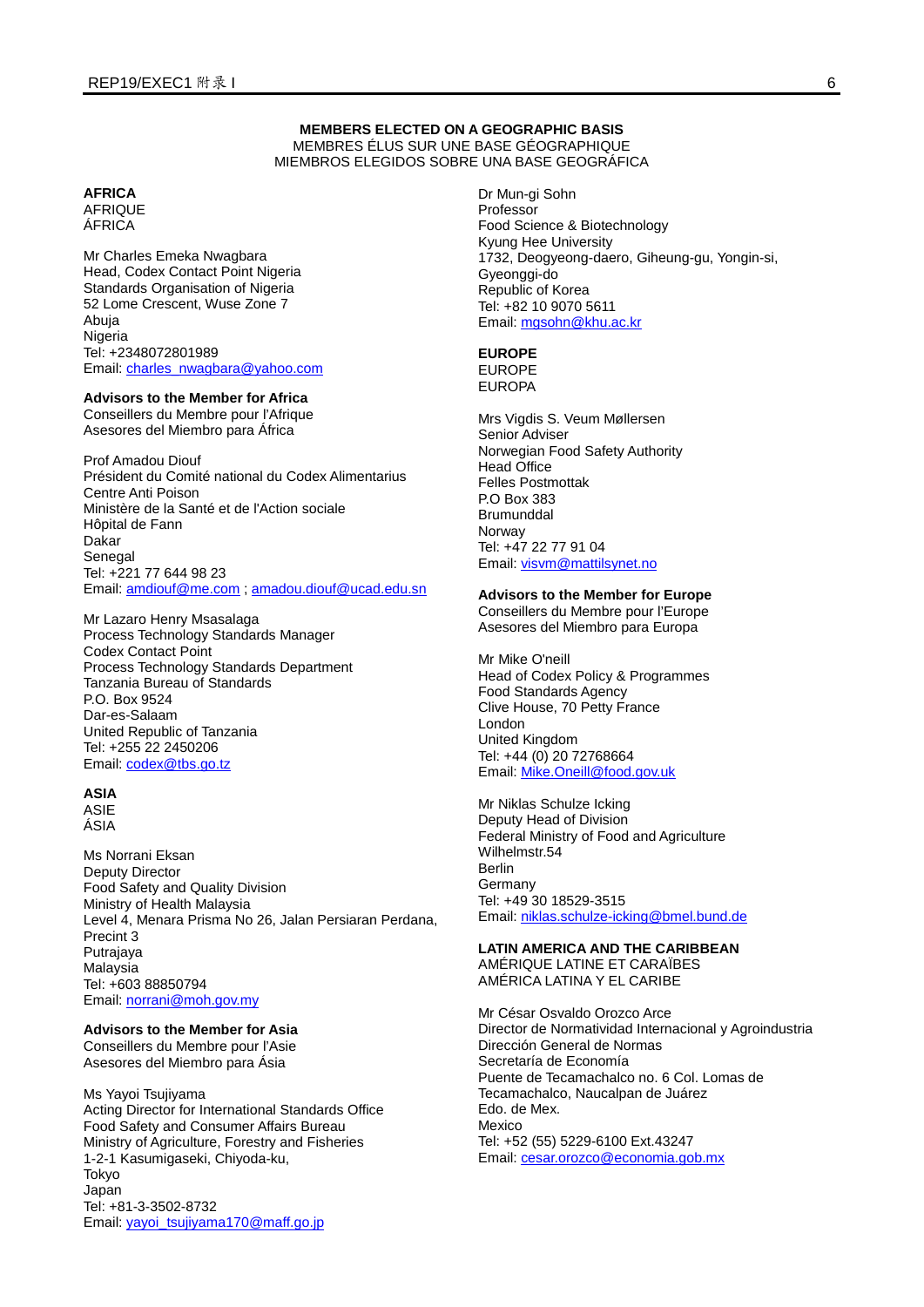#### **Advisor to the Member for Latin America and the Caribbean**

Conseillère du Membre pour l'Amèrique Latine et Caraïbes Asesora del Miembro para América Latina y el Caribe

Mrs Nuri Gras Executive Secretary Chilean Agency for Food Safety and Food Quality, ACHIPIA Calle Nueva York 17, Santiago Santiago Chile Tel: +56227979900 Email: [nuri.gras@achipia.gob.cl](mailto:nuri.gras@achipia.gob.cl)

### **NEAR EAST**

PROCHE-ORIENT CERCANO ORIENTE

Dr Nabila Abdelhalim Commercial Minister Plenipotentiary Economic & Commercial Affairs Embassy of the Arab Republic of Egypt Salaria St. 267 – 00199 Rome Rome Italy Tel: +39 06 85355092 Email: [rome@ecs.gov.eg](mailto:rome@ecs.gov.eg)

Eng Ahmed Mohammed Elhelw Codex Contact Point for Egypt Food Standards Egyptian Organization for Standardization and Quality (EOS) 16 Tadreeb AlMudarbeen St., AlAmeriah Cairo Egypt Tel: +201224083536 Email: [Ahmed.Elhelw@eos.org.eg](mailto:Ahmed.Elhelw@eos.org.eg)

### **NORTH AMERICA**

AMÉRIQUE DU NORD AMÉRICA DEL NORTE

Ms Mary Frances Lowe US Manager for Codex Alimentarius US Codex Office Department of Agriculture Food Safety and Inspection Services 1400 Independence Avenue, SW Room 4861-S Bldg. Washington United States of America Tel: +1-202-205-7760 Email: [maryfrances.lowe@fsis.usda.gov](mailto:maryfrances.lowe@fsis.usda.gov)

#### **Advisors to the Member for North America**

Conseillers du Membre pour l'Amérique du Nord Asesores del Miembro para América del Norte

Mr Kenneth Lowery International Issues Analyst U.S. Codex Office 1400 Independence Avenue SW Room 4861-South Building Washington DC United States of America Tel: +1 202 690 4042 Email: [kenneth.lowery@fsis.usda.gov](mailto:kenneth.lowery@fsis.usda.gov)

Ms Mae Johnson Director Bureau of Policy, Intergovernmental and International Affairs Health Canada, Government of Canada 251 Sir Frederick Banting Driveway AL 2204C **Ottawa** Canada Tel: 613 957-8417 Email: [mae.johnson2@canada.ca](mailto:mae.johnson2@canada.ca)

#### **SOUTH WEST PACIFIC**

PACIFIQUE SUD-OUEST PACÍFICO SUDOCCIDENTAL

Mr Tom Black Director, Codex International Standards Department of Agriculture and Water Resources GPO Box 858 Canberra Australia Tel: +61262716682 Email: [tom.black@agriculture.gov.au](mailto:tom.black@agriculture.gov.au)

#### **Advisor to the Member for South West Pacific**

Conseiller du Membre pour Pacifique Sud-Ouest Asesor del Miembro para Pacífico Sudoccidental

Mr Raj Rajasekar Senior Programme Manager Ministry for Primary Industries 25 The Terrace **Wellington** New Zealand Email: [raj.rajasekar@mpi.govt.nz](mailto:raj.rajasekar@mpi.govt.nz)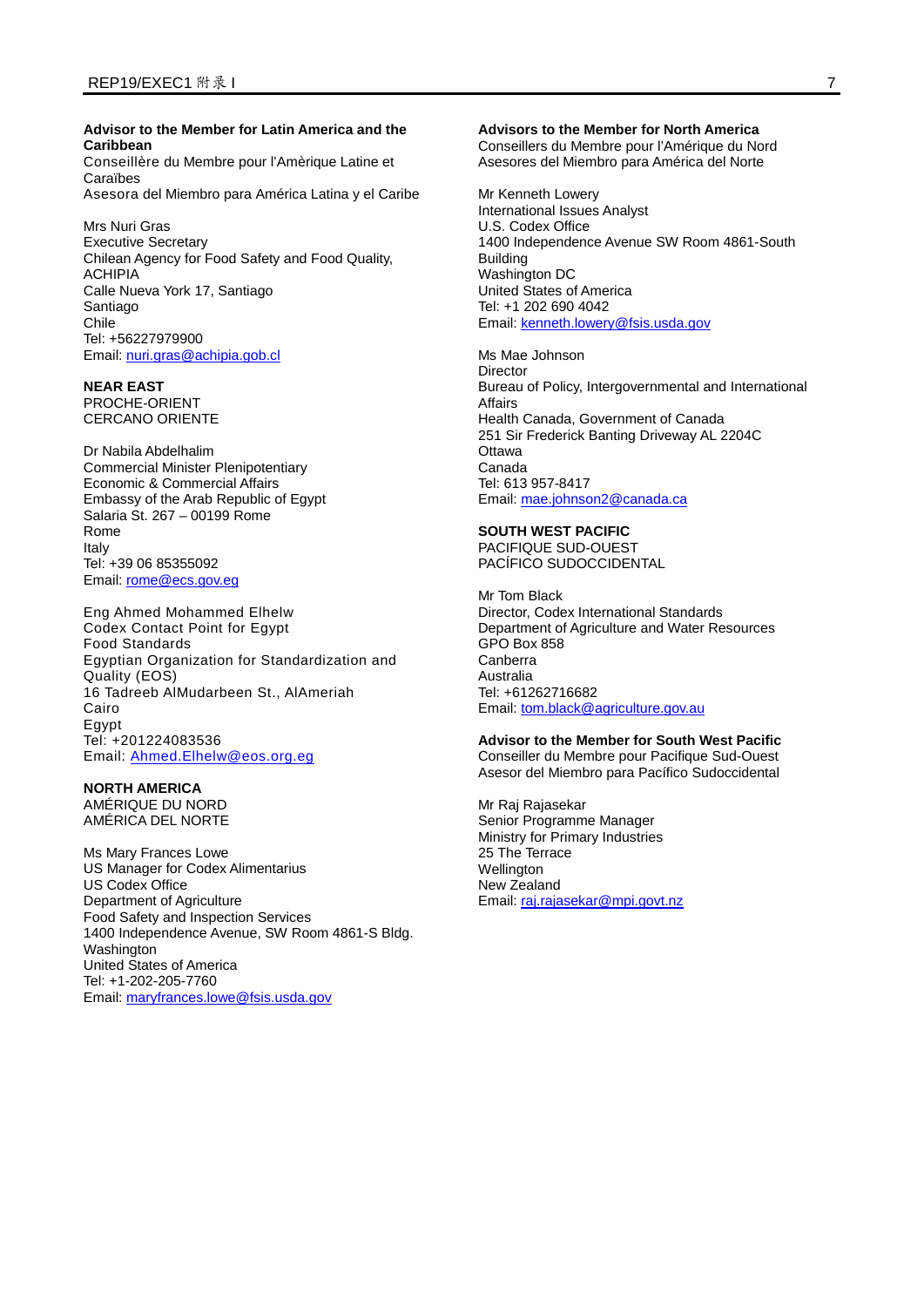#### **COORDINATORS**

COORDONNATEURS COORDINADORES

#### **COORDINATOR FOR AFRICA**

Coordonnateur pour l'Afrique Coordinador para África

Dr Kimutai William Maritim Senior Assistant Director Directorate of veterinary Services Ministry of Agriculture, Livestock, Fisheries and Irrigation Private Bag Kabete Nairobi Kenya Tel: +254722601653 Email: [kimutaimaritim@yahoo.co.uk](mailto:kimutaimaritim@yahoo.co.uk)

#### **COORDINATOR FOR ASIA**

Coordonnateur pour l'Asie Coordinador para Asia

Mr Sunil Bakshi Advisor (Codex / Regulations) Food Safety and Standards Authority of India FDA Bhawan, Near Bal Bhawan New Delhi India Tel: +91-11-23237439 Email: [sbakshi@fssai.gov.in](mailto:sbakshi@fssai.gov.in)

#### **COORDINATOR FOR EUROPE**

Coordonnatrice pour l'Europe Coordinadora para Europa

Dr Nailya Karsybekova Head of the Department for Codex Issues Ministry of Health Committee for Public Health Protection National Center for Expertise Dostyk Ave., 18 Business centre "Moscow", 8<sup>th</sup> Floor, Office 19 Astana Kazakhstan Tel.: +7(712)554925 Email: [nailya.karsybekova@gmail.com](mailto:nailya.karsybekova@gmail.com)

### **COORDINATOR FOR LATIN AMERICA AND THE CARIBBEAN**

Coordonnateur pour l'Amérique Latine et les Caraïbes Coordinador para América Latina y el Caribe

Mr Diego Varela Coordinador Asuntos Internacionales Agencia Chilena para la Inocuidad y Calidad Alimentaria, ACHIPIA Ministerio de Agricultura Nueva York 17, piso 4 Santiago Chile Tel: +56 2 27979900 Email: [diego.varela@achipia.gob.cl](mailto:diego.varela@achipia.gob.cl)

#### **COORDINATOR FOR NEAR EAST**

Coordonnateur pour le Proche-Orient Coordinador para el Cercano Oriente

Dr Mohammad Hossein Shojaee Aliabadi Senior Scientific Adviser Institute of Standards & Industrial Research of IRAN Director and Laboratory Manager Faroogh Life Sciences Research Laboratory No. 96, Parcham Street Tohid Square Tehran Iran (Islamic Republic of) Tel: +98 912 159 17 66 Email: [Farooghlab@gmail.com](mailto:Farooghlab@gmail.com)

#### **COORDINATOR FOR NORTH AMERICA AND SOUTH WEST PACIFIC**

Coordonnateur pour l'Amérique du Nord et le Pacifique Sud-Ouest Coordinador para América del Norte y Pacífico Sudoccidental

Mr Timothy Tekon Tumukon Director Department of Biosecurity Private Mail Bag 9086 Port Vila Vanuatu Tel: (678) 23519 or (678) 33580 Email: [ttumukon@vanuatu.gov.vu](mailto:ttumukon@vanuatu.gov.vu)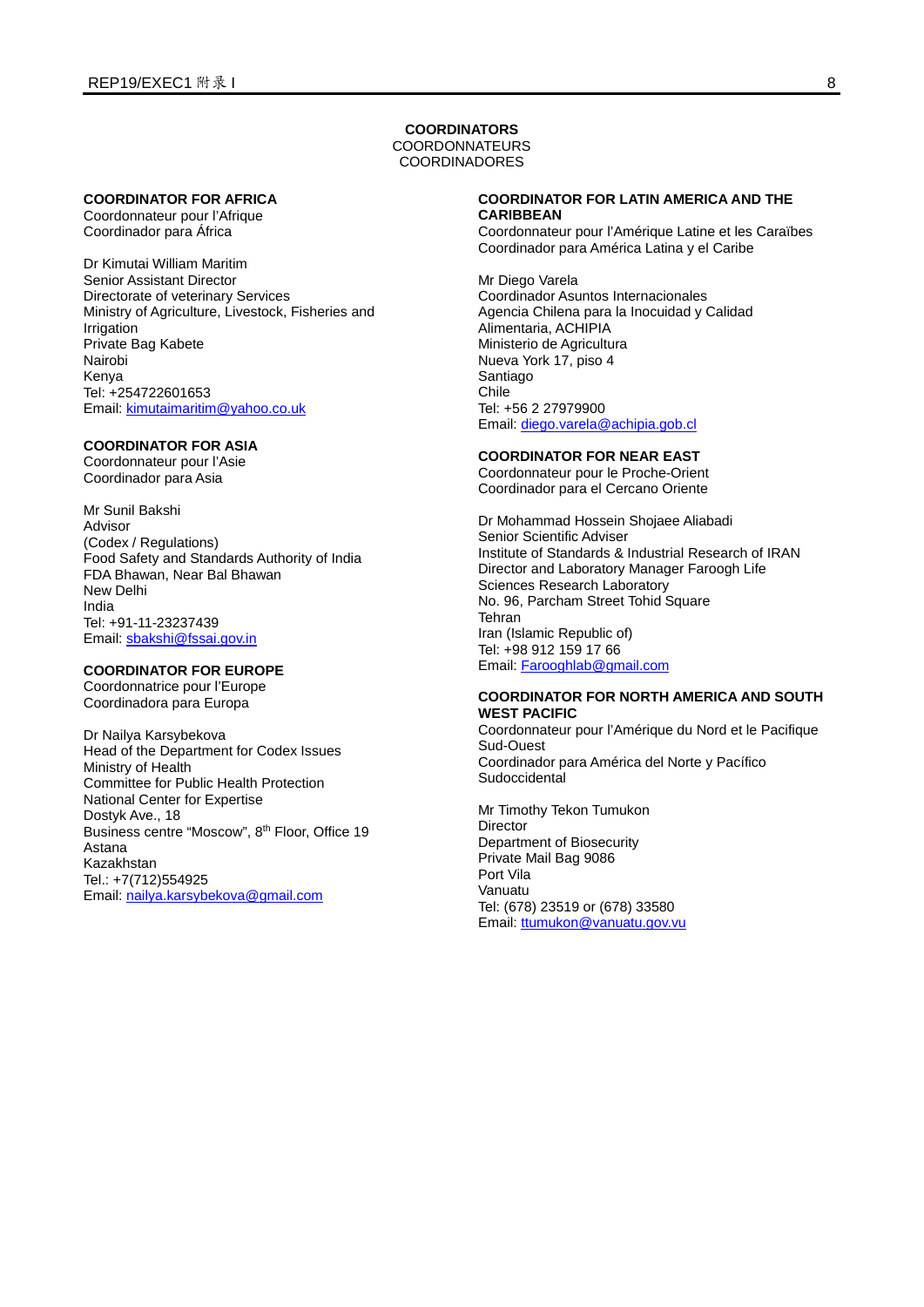#### **WORLD HEALTH ORGANIZATION (WHO)**

Organisation mondiale de la Santé (OMS) Organización Mundial de la Salud (OMS)

Dr Angelika Tritscher Coordinator Department of Food Safety and Zoonoses (FOS) World Health Organization (WHO) 20, Avenue Appia 1211 Geneva 27 **Switzerland** Tel: +41 22 7913569 Email: [tritschera@who.int](mailto:tritschera@who.int)

#### **FOOD AND AGRICULTURE ORGANIZATION OF THE UNITED NATIONS (FAO)**

Organisation des Nations Unies pour l'alimentation et l'agriculture (FAO) Organización de las Naciones Unidas para la Alimentación y la Agricultura (FAO)

Dr Renata Clarke Head, Food Safety and Quality Unit Agriculture and Consumer Protection Department Food and Agriculture Organization of the U.N. Viale delle Terme di Caracalla Rome Italy Tel: +39 06 5705 2010 Email: [Renata.Clarke@fao.org](mailto:Renata.Clarke@fao.org)

Mr Markus Lipp Senior Food Safety Officer Agriculture and Consumer Protection Department Food and Agriculture Organization of the U.N. Viale delle Terme di Caracalla Rome Italy Email: [Markus.Lipp@fao.org](mailto:Markus.Lipp@fao.org)

#### **CODEX SECRETARIAT**

Secrétariat du Codex Secretaría del Codex

Mr Tom Heilandt Secretary Codex Alimentarius Commission Joint FAO/WHO Food Standards Programme Food and Agriculture Organization of the U.N. Viale delle Terme di Caracalla Rome Italy Tel: +39 06 5705 4384 Email: [tom.heilandt@fao.org](mailto:tom.heilandt@fao.org)

Mrs Sarah Cahill Senior Food Standard Officer Codex Alimentarius Secretariat Joint FAO/WHO Food Standards Programme Food and Agriculture Organization of the U.N. Viale delle Terme di Caracalla Rome Italy Email: [Sarah.Cahill@fao.org](mailto:Sarah.Cahill@fao.org)

Mrs Hilde Kruse Senior Food Standard Officer Codex Alimentarius Secretariat Joint FAO/WHO Food Standards Programme Food and Agriculture Organization of the U.N. VIale delle Terme di Caracalla Rome Italy Tel: +39 57053331 Email: [Hilde.Kruse@fao.org](mailto:Hilde.Kruse@fao.org)

Ms Gracia Brisco Food Standards Officer Codex Alimentarius Secretariat Joint FAO/WHO Food Standards Programme Food and Agriculture Organization of the U.N. Viale delle Terme di Caracalla Rome Italy Tel: +39 06 570 52700 Email: [gracia.brisco@fao.org](mailto:gracia.brisco@fao.org)

Ms Verna Carolissen-mackay Food Standards Officer Codex Alimentarius Secretariat Joint FAO/WHO Food Standards Programme Food and Agriculture Organization of the U.N. Viale delle Terme di Caracalla Rome Italy Tel: +39 06 5705 5629 Email: [verna.carolissen@fao.org](mailto:verna.carolissen@fao.org)

Ms Lingping Zhang Food Standards Officer Codex Alimentarius Secretariat Joint FAO/WHO Food Standards Programme Food and Agriculture Organization of the U.N. Viale delle Terme di Caracalla Rome Italy Tel: +39 06570 53218 Email: [lingping.zhang@fao.org](mailto:lingping.zhang@fao.org)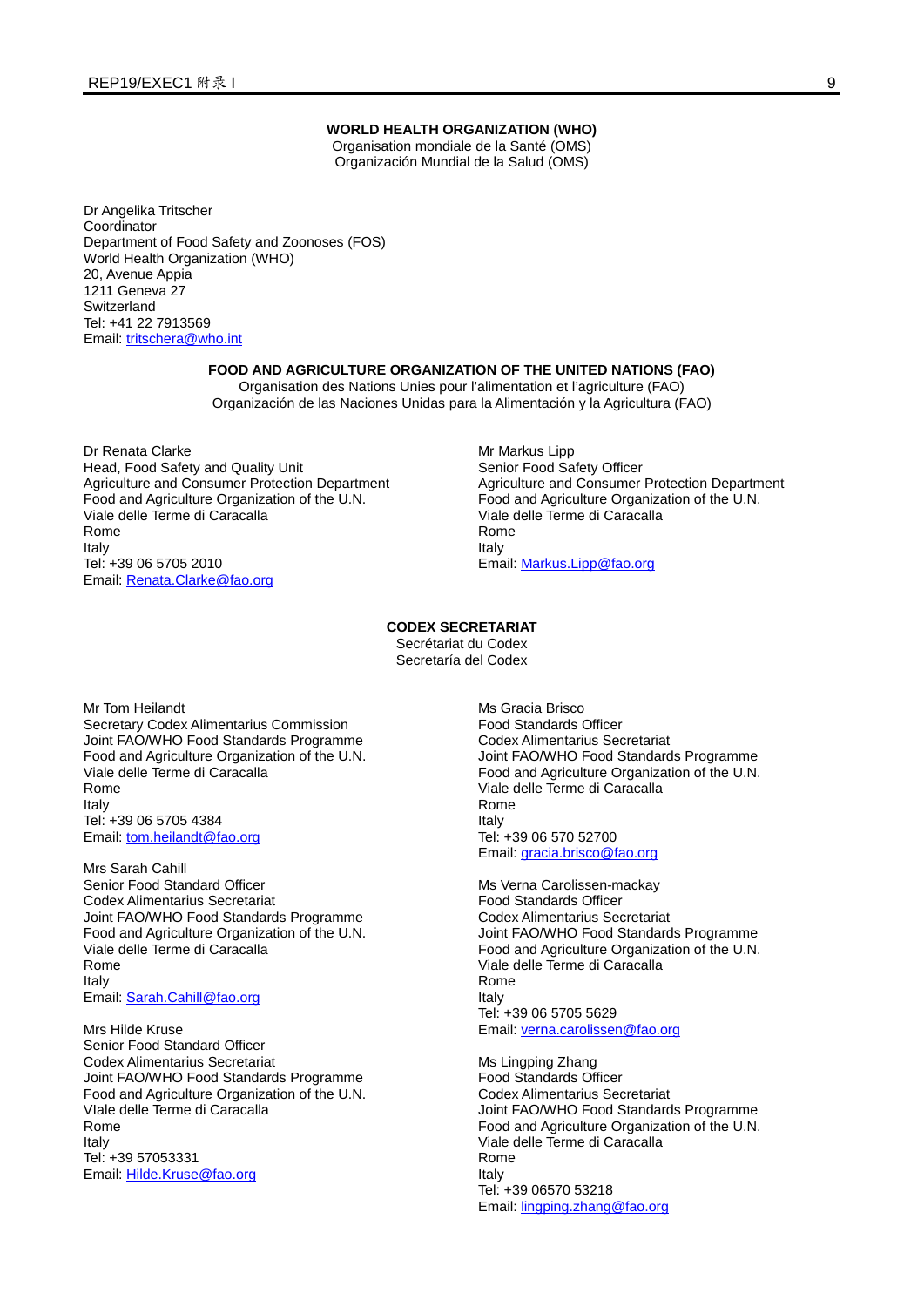Mr Patrick Sekitoleko Food Standards Officer Codex Alimentarius Secretariat Joint FAO/WHO Food Standards Programme Food and Agriculture Organization of the U.N. Viale delle Terme di Caracalla Rome Italy Tel: +39 06 5705 6626 Email: [patrick.sekitoleko@fao.org](mailto:patrick.sekitoleko@fao.org)

Mr David Massey Special Advisor Codex Alimentarius Secretariat Joint FAO/WHO Food Standards Programme Food and Agriculture Organization of the UN Viale delle Terme di Caracalla Rome Italy Tel: +39 06 570 53465 Email: [david.massey@fao.org](mailto:david.massey@fao.org)

Mrs Donatella Mori IT Business Analyst (Information Systems) Codex Alimentarius Secretariat Joint FAO/WHO Food Standards Programme Food and Agriculture Organization of the U.N. Viale delle Terme di Caracalla Rome Italy Tel: 06 5705 6820 Email: [donatella.mori@fao.org](mailto:donatella.mori@fao.org)

Ms Anne Beutling Associate Professional Officer Codex Alimentarius Secretariat Joint FAO/WHO Food Standards Programme Food and Agriculture Organization of the U.N. Viale delle Terme di Caracalla Rome Italy Tel: +39 06 570 53528 Email: [anne.beutling@fao.org](mailto:anne.beutling@fao.org)

Ms Myoengsin Choi Food Standards Officer Codex Alimentarius Secretariat Joint FAO/WHO Food Standards Programme Food and Agriculture Organization of the U.N. Viale delle Terme di Caracalla Rome Italy Tel: +39 06570 54796 Email: [myoengsin.choi@fao.org](mailto:myoengsin.choi@fao.org)

Ms Rain Yamamoto Food Standards Officier Codex Alimentarius Secretariat Joint FAO/WHO Food Standards Programme Food and Agriculture Organization of the U.N. Viale delle Terme di Caracalla Rome Italy Tel: +39 06570 55868 Email: [rain.yamamoto@fao.org](mailto:rain.yamamoto@fao.org)

Mr Roberto Sciotti Record & Information Management Officer & Webmaster Codex Alimentarius Secretariat Joint FAO/WHO Food Standards Programme Food and Agriculture Organization of the U.N. Viale delle Terme di Caracalla Rome Italy Tel: +39 06 570 56141 Email: [Roberto.Sciotti@fao.org](mailto:Roberto.Sciotti@fao.org)

Mr Mirko Montuori Communication and Information Consultant Codex Alimentarius Secretariat Joint FAO/WHO Food Standards Programme Food and Agriculture Organization of the U.N. Viale delle Terme di Caracalla Rome Italy Tel: 0657053806 Email: [mirko.montuori@fao.org](mailto:mirko.montuori@fao.org)

Mr Ross Halbert Consultant Codex Alimentarius Secretariat Joint FAO/WHO Food Standards Programme Food and Agriculture Organization of the U.N. Viale delle Terme di Caracalla Rome Italy Email[: rhalbert@gmail.com](mailto:rhalbert@gmail.com)

Mr Giuseppe Di Chiera Programme Assistant Consultant Codex Alimentarius Secretariat Joint FAO/WHO Food Standards Programme Food and Agriculture Organization of the UN Viale delle Terme di Caracalla Rome Italy Tel: +39 06 570 52533 Email: [giuseppe.dichiera@fao.org](mailto:giuseppe.dichiera@fao.org)

Ms Jingfei Qian Seconded Officer Codex Alimentarius Secretariat Joint FAO/WHO Food Standards Programme Food and Agriculture Organization of the U.N Viale delle Terme di Caracalla Rome Italy Tel: +39 06 57050425 Email: [Jingfei.Qian@fao.org](mailto:Jingfei.Qian@fao.org)

Ms Jocelyne Farruggia Administrative Assistant Codex Alimentarius Secretariat Joint FAO/WHO Food Standards Programme Food and Agriculture Organization of the U.N. Via delle Terme di Caracalla Rome Italy Tel: +39 06 570 54601 Email: [Jocelyne.Farruggia@fao.org](mailto:Jocelyne.Farruggia@fao.org)

Ms Ilaria Tarquinio Administrative Assistant Codex Alimentarius Secretariat Joint FAO/WHO Food Standards Programme Food and Agriculture Organization of the U.N. Viale delle Terme di Caracalla Rome Italy Tel: 0657055425 Email: [ilaria.tarquinio@fao.org](mailto:ilaria.tarquinio@fao.org)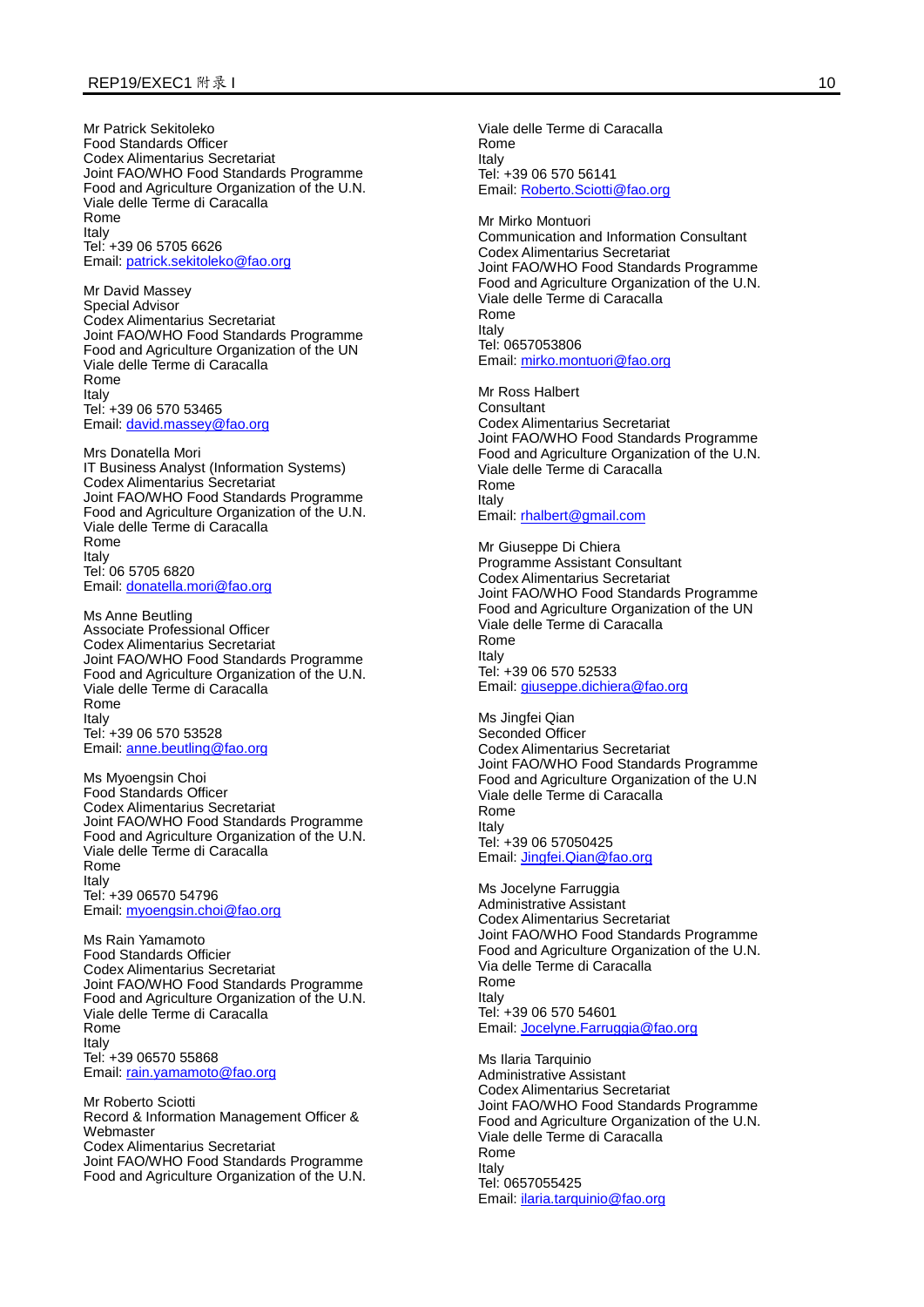$\overline{a}$ 

### 附录 **II**

## 《**2020-2025** 年食典委战略计划》编写工作的 包容性和及时性问题

第 75 届执委会忆及新《战略计划》编写工作包容性和及时性的重要性。成员也忆及 区域磋商的价值,主席强调有必要为此采用创新方法。有鉴于此,食典委主席团、区域 协调员和秘书处之间展开了非正式讨论来考虑可行方案。

讨论中提出了下列一些重要原则:

- 战略规划是一个渐进过程;
- 各区域及其成员应发挥主人翁作用,需要积极参与计划的构建工作;
- 各区域协调员在促进参与《战略计划》的讨论方面发挥着关键作用;
- 战略计划在各区域的实施将成为关键。

有鉴于此,会上商定,争取为以电子和实体方式展开讨论创造机会,针对性地满足 各区域的个别需求,并将重点放在战略计划上,而不是采取过于死板的方针。为方便第 76 届 执委会就区域参与框架进一步讨论并尽可能达成一致,下文提出一份完成时间表。

为方便食典委第四十二届会议予以通过, 拟议进程为在区域层面展开讨论创造了三个 机会,其中两个机会讨论的是战略计划的内容(分别于 2018 年 7-11 月和 2019 年 1-3 月 展开讨论,期间可能会在通用原则法典委员会会议间隙举行会议),会在第 77 届执委会 和食典委第四十二届会议之前为最后一轮讨论提供文件。随后,各区域协调委将为各自 区域制定区域实施路线图 [10](#page-12-0)提供便利。

在注意到第 76 届执委会将讨论确定新《战略计划》完成时间表的同时,下列进程 概述了应在食典委第四十二届会议予以通过之前采取的步骤。会上提出,若商定延长编写 时间,那这只会拉长磋商时间(第 2 轮和第 3 轮),最后的起草工作将拖到 2019 年 12 月 而不是 2019 年 4 月。鉴于讨论中强调制定《战略计划》区域实施路线图的重要性,无论 遵循怎样的时间表,会上提出应在 2019 年 9-10 月举行的下一轮区域协调会议上审议此事。

推动食典委第四十二届会议通过《战略计划》的参与和修订进程

<span id="page-12-0"></span><sup>10</sup> 按照各区域和各成员应在战略计划中发挥主人翁作用的意见,计划制定一份区域实施路线图,使各区域协调委员会 得以确定牵头哪些具体活动,确定哪些区域可以牵头提供相关数据等促进监测战略计划实施情况(尽可能依托现有 的数据收集机制),确定哪些区域可以利用相应产出来进一步推动和便利食典工作。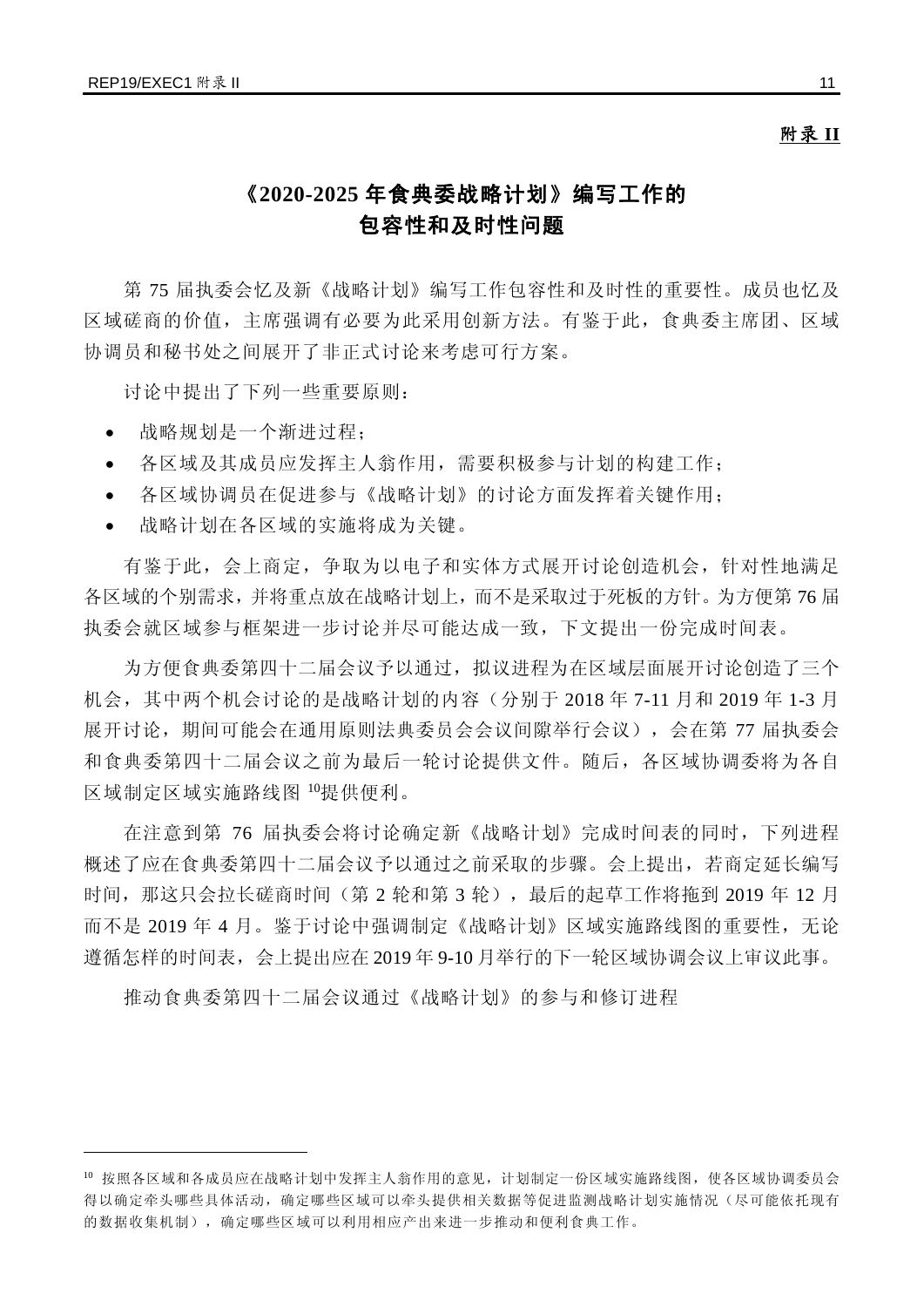| 时间表                                  | 行动                                                                                                                          |
|--------------------------------------|-----------------------------------------------------------------------------------------------------------------------------|
| 2018年8月1日                            | 发出通函征求意见, 附上根据第75届(和第76届)<br>执委会讨论结果修订的《战略计划》                                                                               |
| 2018年8月1日-<br>2018年11月30日<br>(第一轮评议) | 在每个区域展开面对面讨论, 尽可能利用既定会议<br>或研讨会的间隙。这些会议之前将进行积极的电子<br>讨论,由区域协调员倡导和食典委秘书处给予支持,<br>目的是帮助各区域成员熟悉《战略计划》, 提升<br>第一轮评议中成员所提意见的重要性。 |
| 2018年11月30日                          | 各国提交意见的截止日期                                                                                                                 |
| 2018年12月1日-<br>2019年1月15日            | 根据第一轮评议修订《战略计划》。12月举行起草<br>小组会议(可能利用附属机构会议间隙), 纳入公开<br>评议期间收到的意见                                                            |
| 2019年1月16日 (前后)                      | 发出通函征求成员意见, 并尽可能请各区域对修订版<br>《战略计划》表明立场。                                                                                     |
| 2019年1月16日-4月30日<br>(第二轮评议)          | 修订版评议期。鼓励各区域协调员通过电子方式或<br>面对面讨论形式(例如利用通用原则法典委员会会议<br>间隙) 征求各区域意见, 以便了解各区域立场。也<br>欢迎个别成员提出补充意见。                              |
| 2019年5月1-30日                         | 起草小组最后修订《战略计划》。                                                                                                             |
| 2019年6月1日                            | 食典委第四十二届会议和第77届执委会网站以所有<br>语言发布《战略计划》草案终稿                                                                                   |
| 2019年7月1-4日                          | 第77 届执委会讨论下一步工作并就此提出建议                                                                                                      |
| 2019年7月8-12日                         | 食典委展开讨论, 并在达成一致后予以通过                                                                                                        |
| 2019年9-10月                           | 各区域协调委讨论《战略计划》区域实施路线图                                                                                                       |